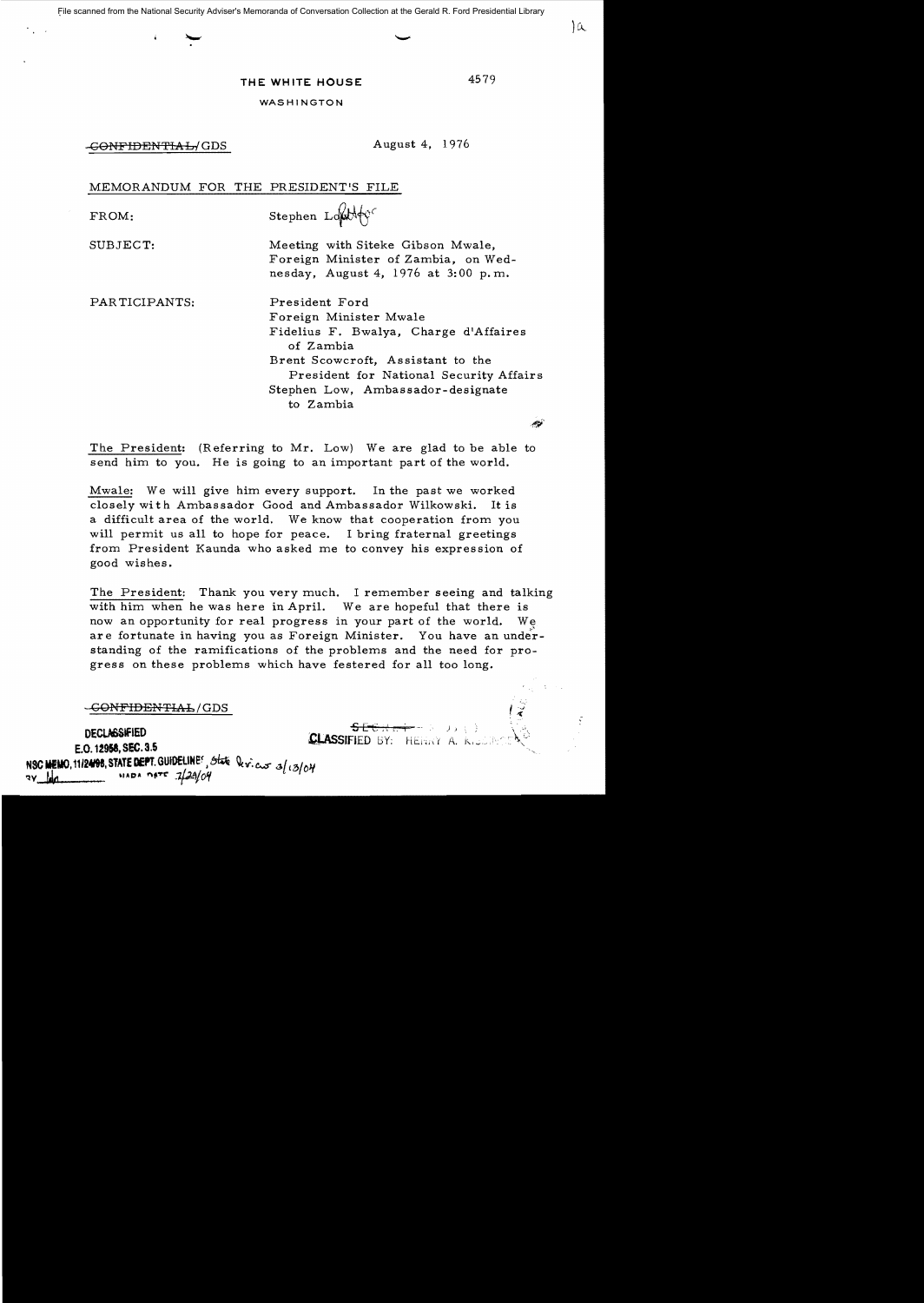## -eONFIDENTIA1.. - 2 -

Mwale: Thank you. I come here in another capacity too. I was Ambassador immediately before you took office. As a matter of fact. I was the last Ambassador to present credentials to President Nixon. I returned to Zambia last May because I am a member of the National Council and there was a meeting of it in Lusaka. At that time President Kaunda appointed me to be Minister of Foreign Affairs. Since then I have been moving back and forth. Before I left Washington. however. I wanted to take my leave of you and express my personal thanks and appreciation for all the help I received while I was here.

The President: You will be missed. Has your successor been named?

Mwale: Not yet because I am the one to do it and I have not had time.

The President: You are good enough to handle both jobs at the same time? (laughter)

Mwale: We attach great importance to this post for obvious reasons. Not only do we realize that the United States is a superpower, but we have very good bilateral relations.

The President: Yes, we do.

Mwale: It makes it imperative that we have someone here soon. In the meantime, Mr. Bwalya will be holding the fort.

The President: We will be glad to work with him, but you will be missed, and we look forward to your replacement. We appreciate that you are moving into an important post at a critical time. The Secretary of State and I will cooperate in trying to move forward in areas needing immediate and constructive settlement. The Secretary made an important speech and he has my full backing in this. He made another one in Boston last night.

Mwale: Yes, he told me about his speech in Boston. It is in keeping with the important speech he made in Lusaka. We were pleased with that speech. It was a turning point. I am sure the Secretary of State informed you that immediately after the speech President Kaunda went to him and hugged him as an expression of total support. We know that it is not an easy position to take and that you need the

## -GONFIDENTIAL

-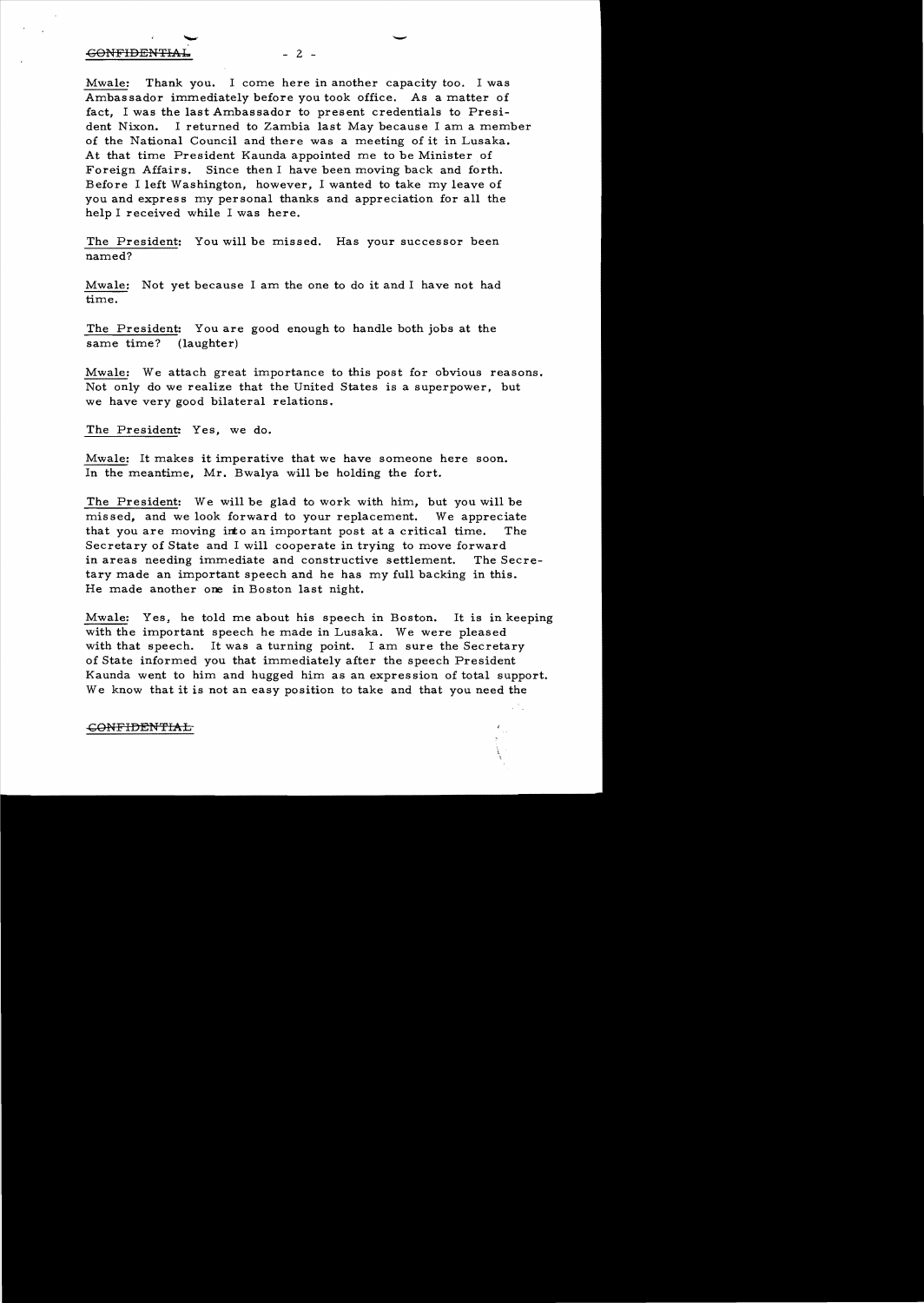## CONFIDENTIAb - 3

backing of the American people and the Congress. We are watching the situation carefully. In the Congress there are a number of people like Dick Clark who appreciate your stand. But we know it is not an easy area. Southern Africa presents real difficulties. As you know, during the last two years President Kaunda and his colleagues have worked hard to find a peaceful solution. Unfortunately, Smith did not see the light. He has continued to kill time and use delaying tactics.

The President: We know that time is of the essence. The overwhelming majority, though not all, of the American people support our policy with reference to southern Africa. Weare ready to move. We hope to work with Britain and other parties in that part of the world to get the momentum going, and not kill time. We want to stop the killing and bring a long-range peaceful solution. Any plan moving in that direction will have our full support.

Mwale: I will convey that to President Kaunda. I wish you the best of luck. We will be rooting for you. The maintenance of continuity is important at this crucial time. We wish you good fortune.

The President: Thank you Mr. Minister and again, good luck to you. We will miss you.

CONFIDENTIAL

 $\overline{\phantom{a}}$